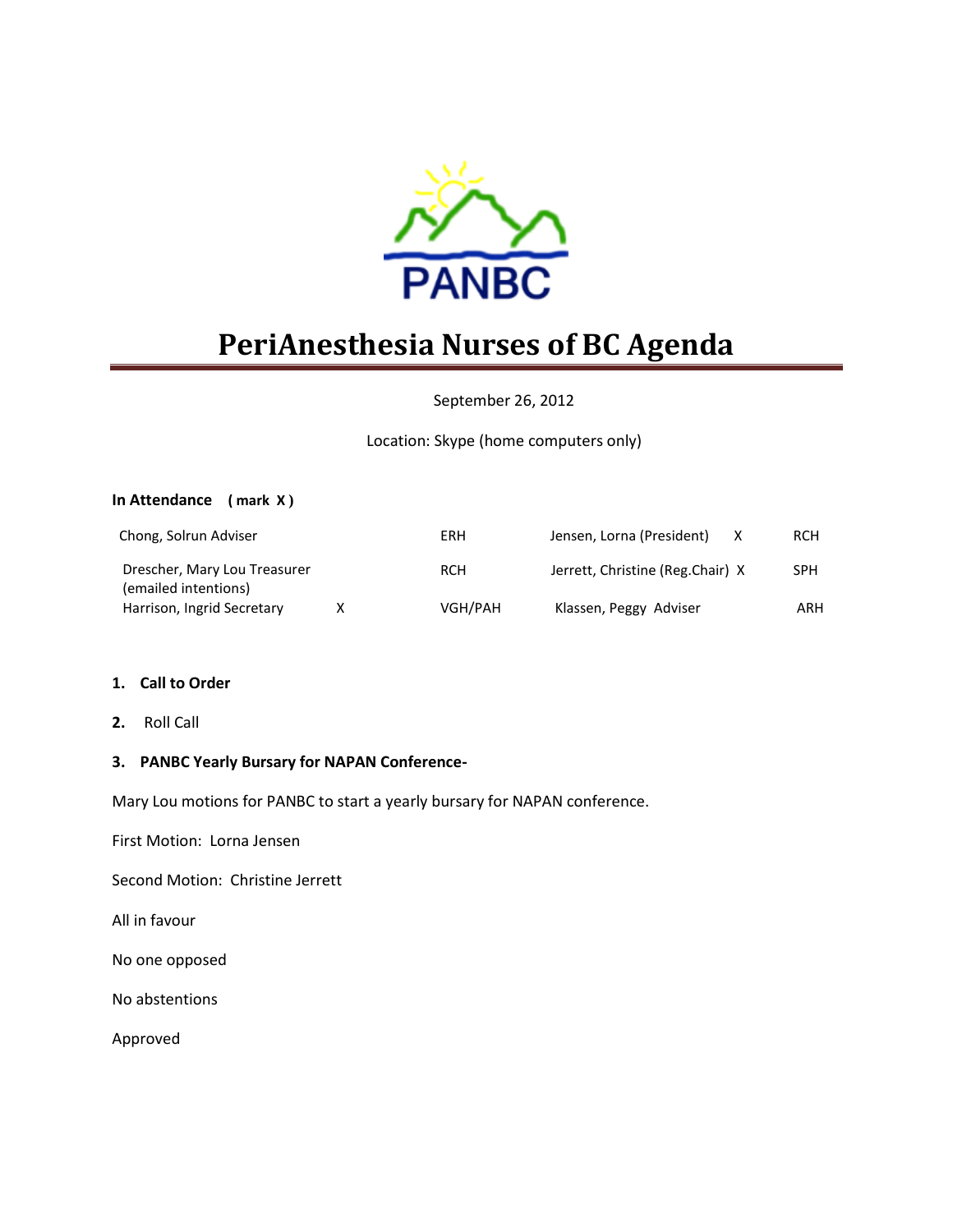# **5. Motion for approval of PANBC bursary for Colleen Archibald for NAPAN conference on total amount of \$425.00.**

First Motion: Christine Jerrett

Second Motion: Lorna Jensen

All in favour

No abstentions

Approved

**6. Mary Lou motioned to reduced fee of \$50 for a nursing student to cover cost of the meal at the PANBC conference on November 3rd/2012.**

First Motion: Ingrid Harrison

Second motion: Lorna Jensen

All in favour

No abstentions

Approved

- **7.** Conference planning: Actions to be completed
	- a. Christine: to order lanyards at \$1.59 each. Arrival date 2 weeks after order.
	- b. Executive: to continue to look for donations for door prizes.
	- c. Christine: to provide thank you cards for speakers.
	- d. All: Talk to speakers about the conference, time they will be speaking.
	- e. Lorna: purchased presentation folders for conference- total amount \$50.
	- f. Christine: to send in Bio and Picture of Dr. Osborne.